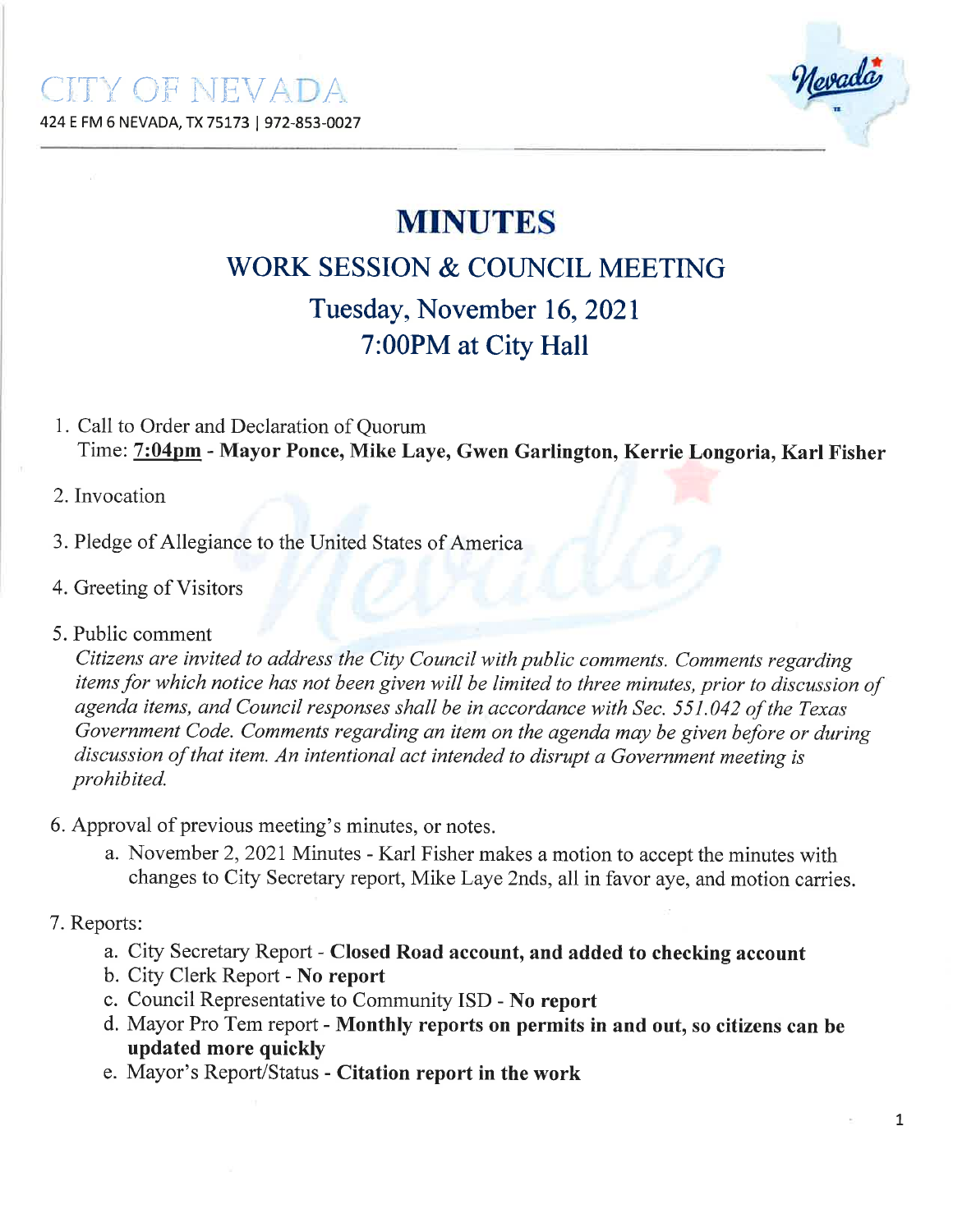8. Work Session - No vote

Review and díscuss agenda items

- a. Review: Globalscope Communications on Avaya Cloud Office/Phone Service, quote. Globalscope has more options, and is cheaper with no installation fees. \$93.68/month for 24 (2mo free) or 36 (3mo free) months with a lx charge of \$32.00.
- b. Review: Granite Telecommunications, Voice Solutions quote. Phones with installation fees.  $1yr +$  install \$197.50 per month,  $2yr +$  install \$157.36 per month, 3yr + install \$136.97.
- c. Review: The Landing RV Park Final plat. ETJ ABS A0554 JOHN MCMINN SURVEY, TRACT 11,19.706 ACRES. Chris Donnan with Hayter Engineering, recommends approval with conditions. Assuming all necessary fees have been paid to the City, it is his recommendation the Final Plat and Engineering Plans be approved with the following conditions:
	- 1. Prior to beginning construction of the proposed public improvements, all comments provided by the Cify's Engineer to the Developer in an email dated November 3, 2021, and attached hereto, shall be addressed.
		- a. The Developer shall submit an updated Final Plat and Final Construction Plans for reviewand approval by the City Engineer.
- d. Review: Audit proposal from Murray, Paschal, & Caperton P.C. CPA of Forney TX. CPA Firm will start with 2020-2021and work backwards, Jim Shepherd and Mayor Ponce are good with the cost.
- e. Review: Request for annexation of a portion of Community ISD in the ETJ of the City of Nevada. CISD has agreed to annex a portion of the new high school properfy in, so that Cope Homes/Lexington can annex their Subdivision into the City. Public Hearing will be held December 7<sup>th</sup> 2021 meeting at 7:00PM.
- f. Review: Request for annexation of Cope Equities properties, Lexington Heights Subdivision located in the ETJ, of the City of Nevada. The City is looking forward to annexation and working with Cope Homes. Public Hearing will be held December 7<sup>th</sup> 2021, directly after CISD hearing at 7:15 PM.
- g. Review: Streamline quote for South St. Mayor Ponce has already approved the quote, but wanted the Council to be aware of South St. and other potholes within the City. We are not able to replace South at this time, due to the expense.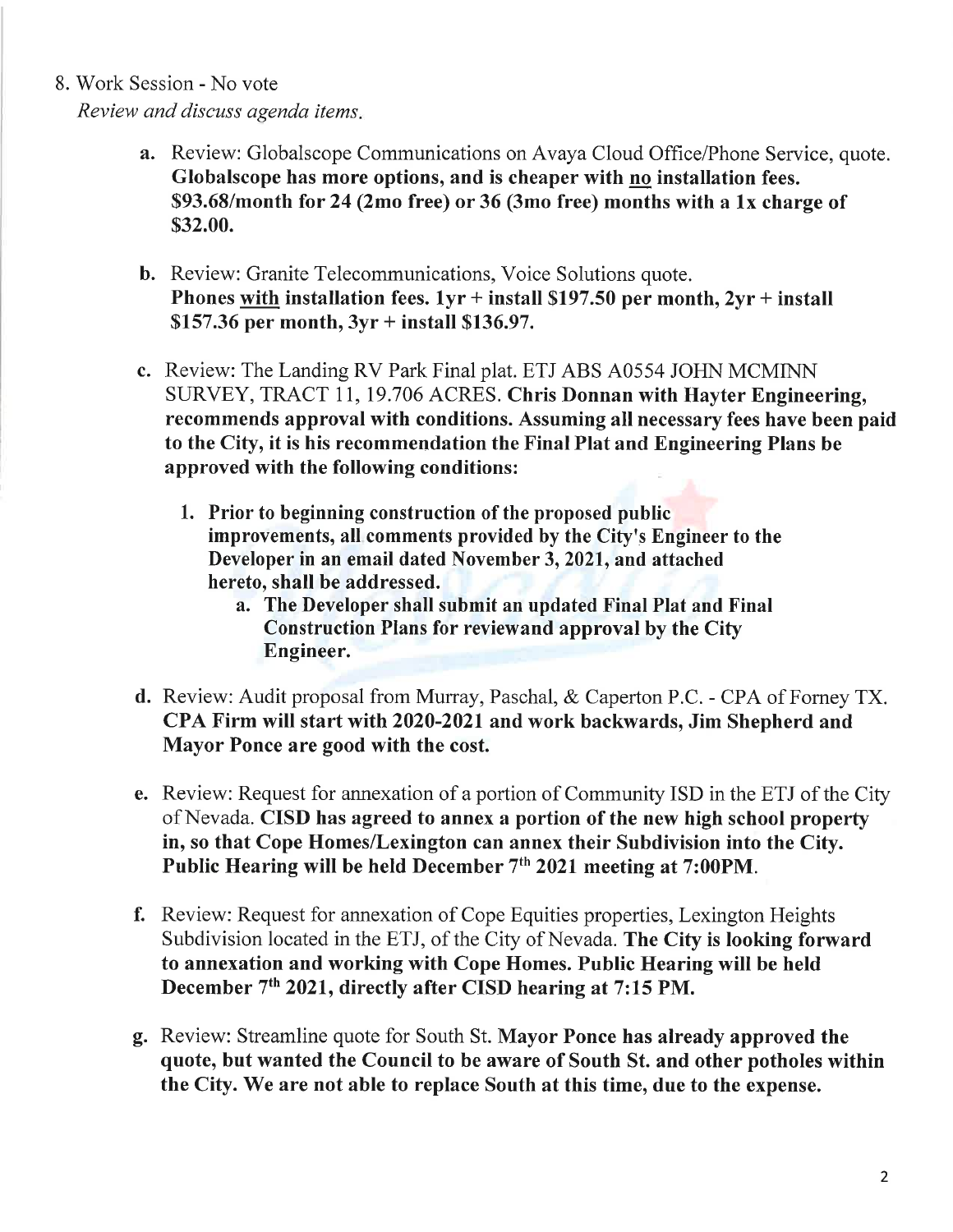h. Review: City Limits and Zoning map update. Chris Donnan with Hayter Engineering showed the Council the ETJ map, compared to what we currently have with the Zoning and Annexations the City Secretary supplied him with.

### Mayor Ponce has moved Agenda items  $i \& j$  to Executive session.

- i. Review: Chris Donnan update Council on conversation with Building Official. j. Review: TXDOT future expansion projects.
- 

### 9. Business Session

Agenda documents and supporting material from the preceding Work Sessíon agenda

- a. Discuss/Take Action: Globalscope Communications or Granite Telecommunications for the phone services provided to the City of Nevada. Mike Laye motions to accept Globalscope Communications quote, Kerrie Longoria 2nds, all in favor aye, motion carries.
- b. Discuss/Take Action: The Landing RV Park Final plat. ETJ ABS A0554 JOHN MCMINN SURVEY, TRACT ll,19.706 ACRES. Gwen Garlington motions to accept the Final plat with condition that Chris Donnan stated above, Mike Laye 2nds, all in favor 3 aye/1 opposed, motion carries with 3 votes.

**Roll Call Call Call Opposed Contains Contain Contains Contains Contains Contains Contains Contains Contains Contains Contains Contains Contains Contains Contains Contains Contains Contains Contains Contains Contains Conta Gwen Garlington** Mike Laye Karl Fisher

- c. Discuss/Take Action: Audit proposal from Murray, Paschal, & Caperton P.C. CPA of Forney TX. Mike Laye motions to accept the proposal from Murray, Paschal & Caperton to perform the audit, Kerrie Longoria 2nds, all in favor aye, motion carries.
- d. Discuss/ $\text{Take Action:}$  Request for annexation of a portion of Community ISD in the ETJ of the City of Nevada. Kerrie Longoria motions to approve the Annexation Resolution, and hold a public hearing to annex CISD properfy into the city limits on December 7, 2021. Mike Laye 2nds, all in favor aye, motion carries.
- e. Discuss/Take Action: Request for annexation of Cope Equities properties, Lexington Heights Subdivision located in the ETJ, of the City of Nevada. Mike Laye motions to approve the Annexation Resolution, and hold a public hearing to annex Cope Homes/Lexington Heights into the city limits December 7, 2021. Kerrie Longoria 2nds, all in favor, aye, and motion carries.